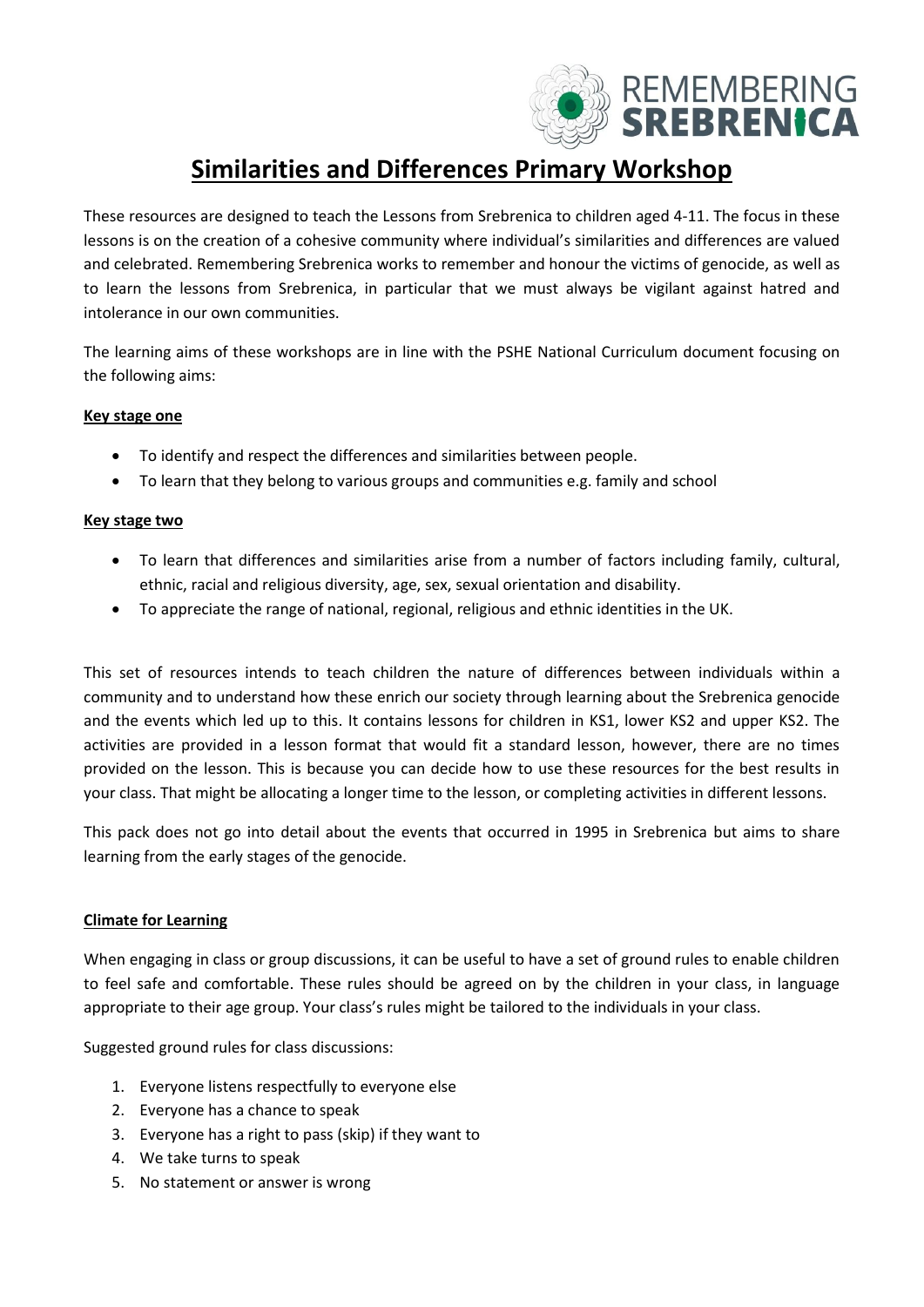

# **Key stage one – years 1 and 2**

## **Climate for Learning**

Introduce or revisit the class's ground rules for circle time activities. See previous section for suggested set of ground rules.

#### **Learning Objectives**

To identify and respect differences and similarities between people

#### **Learning Outcomes**

Children will:

- Be able to identify similarities and differences between themselves and their peers.
- Understand that some similarities and differences can be seen, but we need to talk to each other to find out more.
- Understand that differences are not barriers to friendship.

#### **Resources**

- Two puppets, with obvious visual differences between them
- The Sandwich Swap by Kelly DiPuccho and Her Majesty Queen Rania Al Abdullah (book or YouTube animation) <https://www.youtube.com/watch?v=MvEr6FsVoBI>
- Two sandwiches, each with different fillings

### **Cross Curricular Links**

- **British Values** mutual respect for and tolerance of those with different faiths and beliefs and for those without faith.
- **Maths** –represent information about the class as a pictograph or tally chart
- **Languages** Learn how to say hello in the languages that children in the class speak
- **Art** paint portraits for a class portrait gallery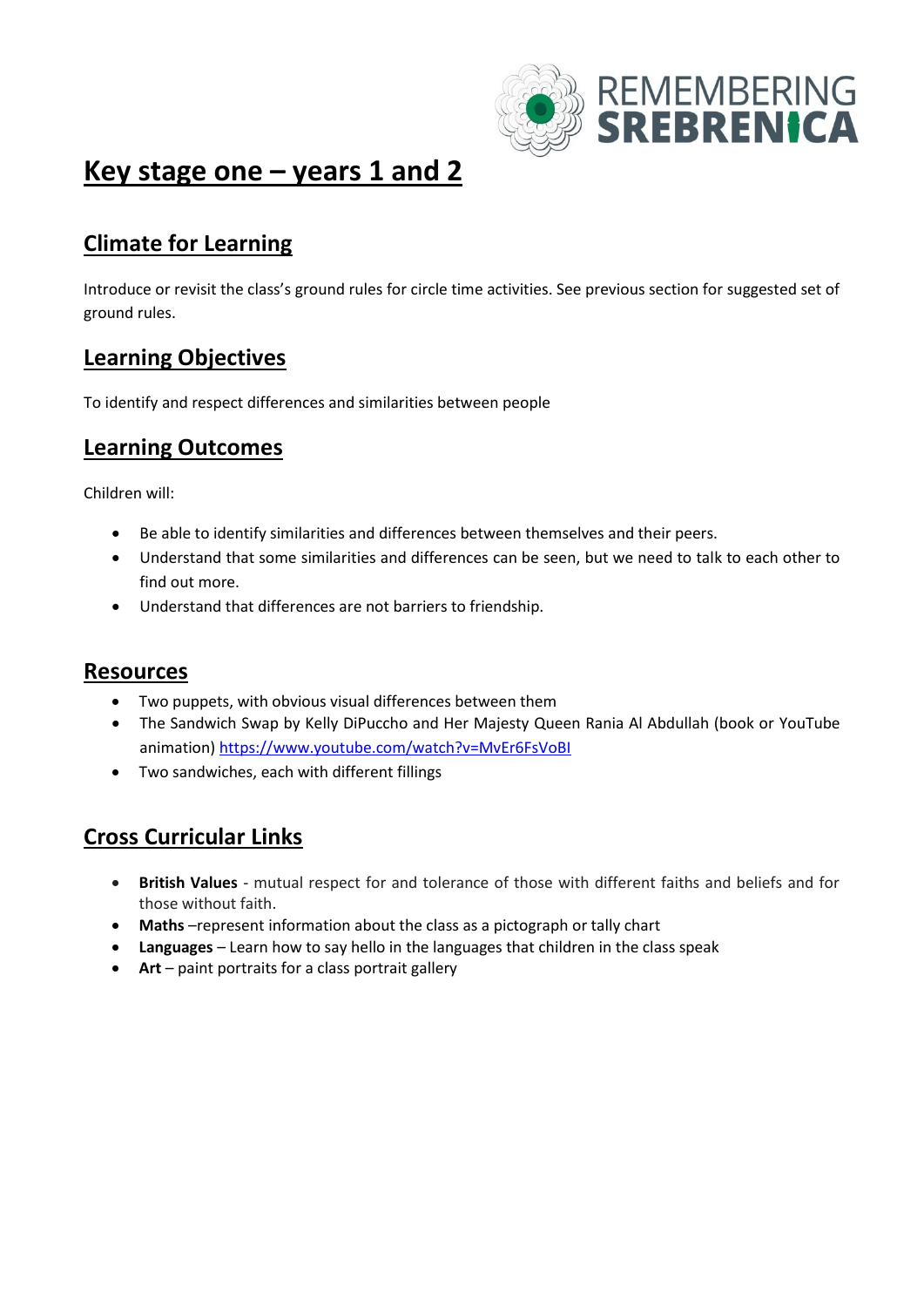|                                          | Sit in a circle                                                                                                             |
|------------------------------------------|-----------------------------------------------------------------------------------------------------------------------------|
| <b>Starter</b>                           | Fruit Bowl - the aim of this game is to get children moving, and sitting next to children they                              |
| activities                               | may not normally sit next to.                                                                                               |
|                                          | Give each child a type of fruit and when you call a fruit, all of those children must swap seats.                           |
|                                          | Continue until children are very muddled up.                                                                                |
|                                          | Look at two puppets. What similarities can you spot between them? E.g. fur, size, hair colour,                              |
|                                          | activity, gender.                                                                                                           |
|                                          | What differences can you spot?                                                                                              |
|                                          |                                                                                                                             |
| Activity 1 -                             | Could these puppets be friends? What questions could we ask to see if they have other things                                |
| <b>Similarities</b>                      | in common? (Teach children being friends with someone depends more on than they can see                                     |
|                                          | - they need to know more about the person and their interests)                                                              |
|                                          | Gather questions that we could ask the child to decide whether they would get on- e.g. do                                   |
|                                          | you like cars? Do you like running? What is your favourite thing to do?                                                     |
|                                          | Read the Sandwich Swap by Kelly DiPuchho and Her Majesty Rania Al Abdullah (see animated                                    |
|                                          | version on YouTube) https://www.youtube.com/watch?v=MvEr6FsVoBI                                                             |
|                                          |                                                                                                                             |
|                                          | Discuss with children the things that the two main characters have in common.                                               |
|                                          | Continue to read the story.                                                                                                 |
|                                          |                                                                                                                             |
|                                          | Present the class with two sandwiches. Ask children to choose which one they would like to                                  |
| <b>Activity 2 -</b><br><b>Story time</b> | have e.g. cheese or tuna. Get children to move to different sides of the room depending on<br>their preference.             |
|                                          | Ask if children have any friends on the other side. Can they still be friends if they like different                        |
|                                          | sandwiches? Why?                                                                                                            |
|                                          |                                                                                                                             |
|                                          | Discuss this to unpick your class's understanding. Address any misconceptions using examples                                |
|                                          | and scenarios to help children to see that you can be friends with people who have some                                     |
|                                          | differences; you might still have some things in common.                                                                    |
|                                          | Create a display about our class.                                                                                           |
|                                          | Identify things we have in common                                                                                           |
|                                          | In same class                                                                                                               |
|                                          | Go to same school                                                                                                           |
|                                          | Live in same area                                                                                                           |
| <b>Activity 3 -</b>                      |                                                                                                                             |
| Our                                      | Then discuss differences, for example.                                                                                      |
| community                                | Relations from different countries (languages known), ways to say hello                                                     |
|                                          | Different activities engaged in<br>$\bullet$                                                                                |
|                                          |                                                                                                                             |
|                                          | Create a display all about the class. E.g. who goes to scouts/brownies, who can swim/not                                    |
|                                          | swim, who eats meat/vegetarian, who has siblings/only child.                                                                |
|                                          | Children should use a mini-me (drawn or photograph) placed in a column of a table to                                        |
|                                          | demonstrate the information about them.                                                                                     |
| <b>Plenary</b><br><b>Reflection</b>      | Would it be good if everyone was the same?<br>Ask children to discuss this in small groups and feedback ideas to the class. |
| on learning                              |                                                                                                                             |
|                                          |                                                                                                                             |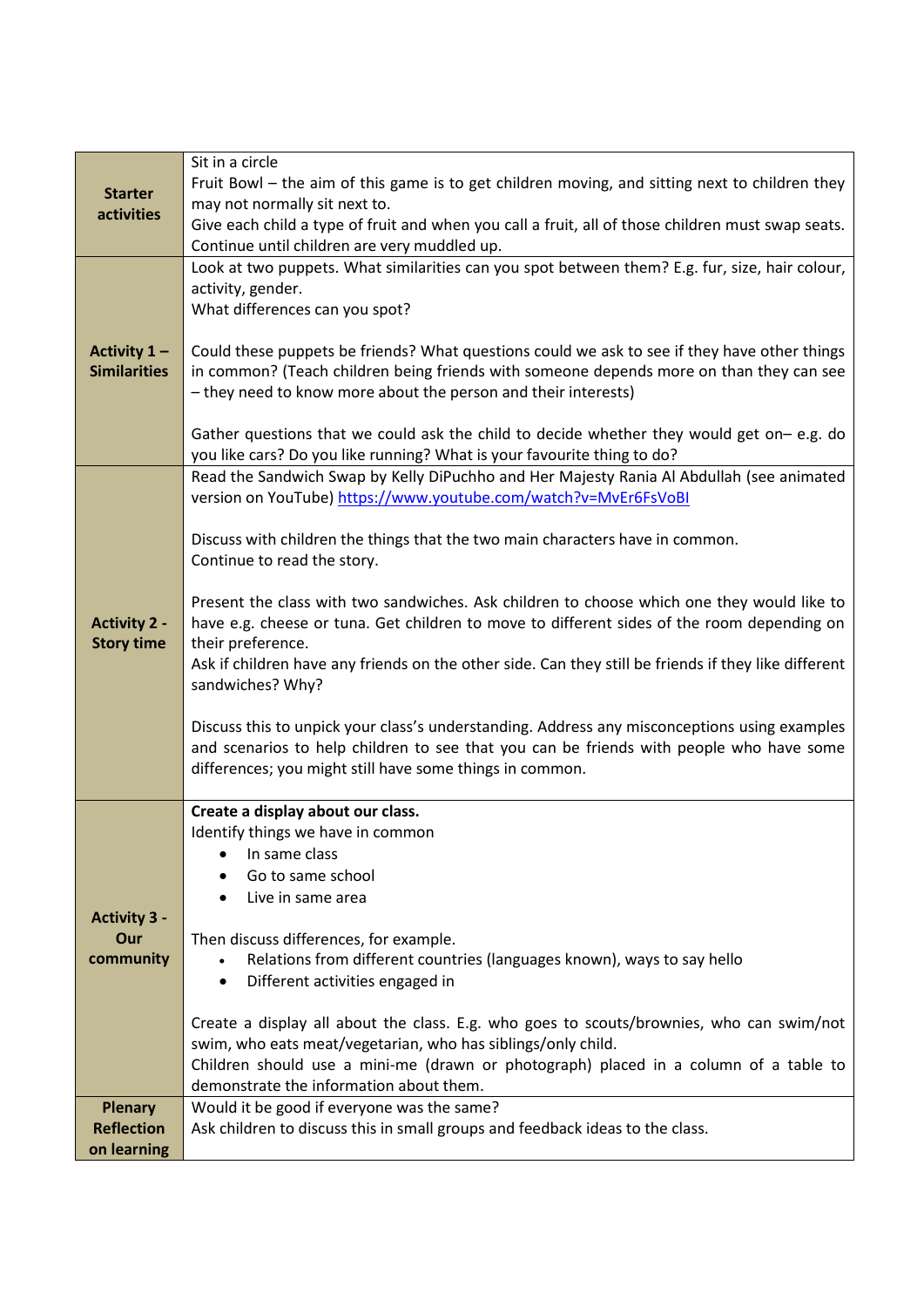

# **Lower key stage two – years 3 and 4**

### **Climate for Learning**

Introduce or revisit the class's ground rules for circle time activities. See previous section for suggested set of ground rules.

#### **Learning Objectives**

To understand that people are different and unique whilst sharing much in common.

To learn more about the individuals that form part of their own community.

#### **Learning Outcomes**

Children will:

- Be able to identify aspects of their own identity.
- Be able to give examples of things they have in common with other people, and differences they have.
- Recognise that they are all part of the community (class, school etc.)

#### **Resources**

Coat of arms template.

### **Cross Curricular Links**

- **British Values** mutual respect for and tolerance of those with different faiths and beliefs and for those without faith.
- **RE** learn about the religions of children in the class
- **Languages** Learn how to say hello or count to ten in the languages that children in the class speak
- **Art** use cameras to take photos to represent their own community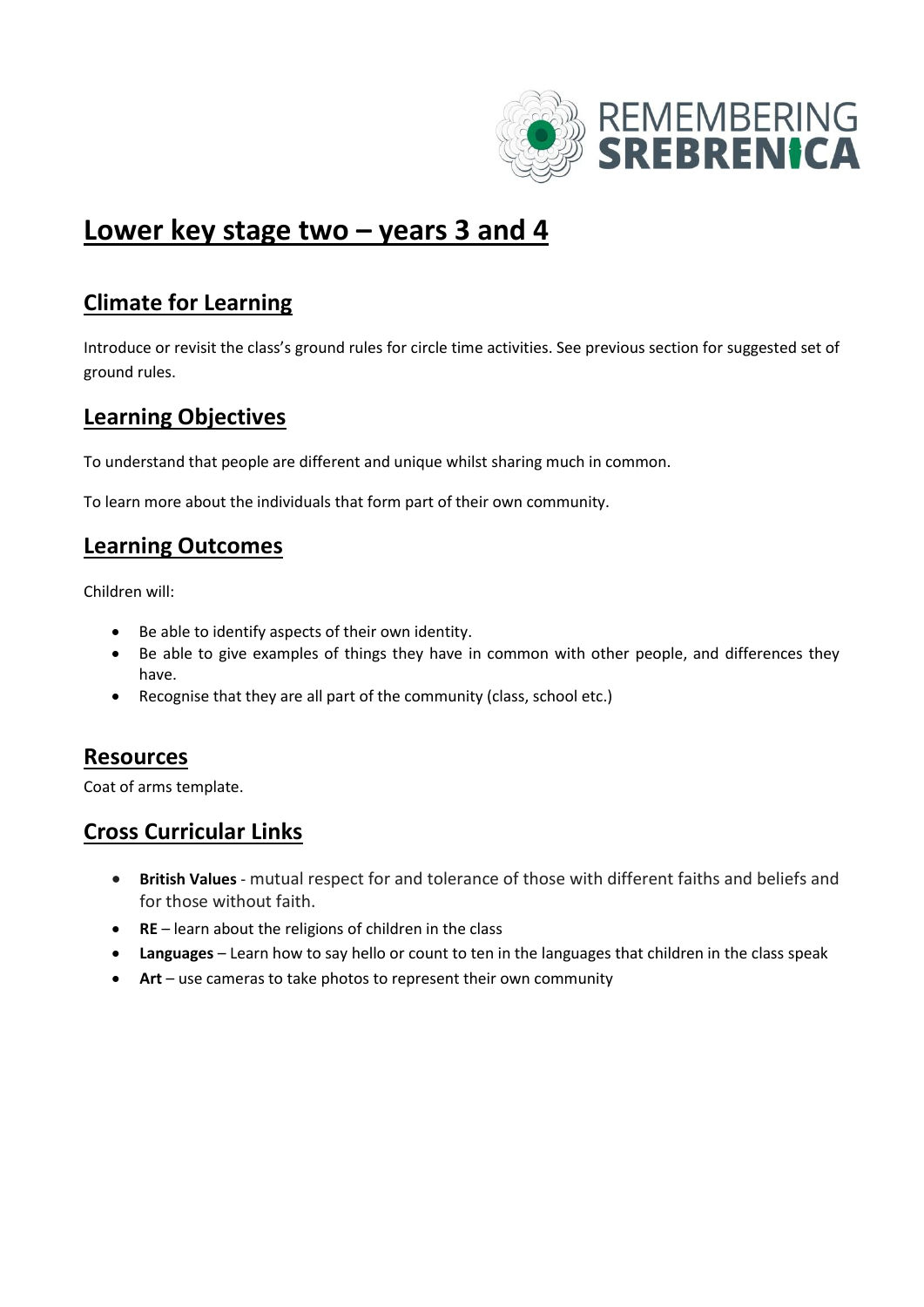|                            | Invite pupils to quickly find -                                                                                                                                                                 |
|----------------------------|-------------------------------------------------------------------------------------------------------------------------------------------------------------------------------------------------|
| <b>Activity 1 -</b>        | 4 other people who are roughly their height                                                                                                                                                     |
| <b>Finding</b>             | 4 people with the same hair colour                                                                                                                                                              |
| similarities               | Someone who went to their primary school<br>Someone who likes their favourite food                                                                                                              |
|                            | 4 other people who like their favourite TV programme                                                                                                                                            |
|                            | Ask children to get into pairs with someone they don't normally sit with. Ask the pairs to find                                                                                                 |
|                            | one thing they have in common and one way in which they are different. Join with another pair                                                                                                   |
| <b>Activity 2 -</b>        | to make a four, repeat.                                                                                                                                                                         |
| <b>Similarities</b><br>and |                                                                                                                                                                                                 |
| differences                | Share answers with the class - did they find it easy to find things they shared in common and                                                                                                   |
|                            | differences? Were there any surprises?                                                                                                                                                          |
|                            |                                                                                                                                                                                                 |
|                            | Ask pupils to discuss on their tables what they think the word 'identity' means? Look for 'all the<br>characteristics that make us who we are'.                                                 |
|                            |                                                                                                                                                                                                 |
|                            | Explain to pupils that they are going to create a coat of arms to demonstrate their identity                                                                                                    |
|                            | which we can put together to show what makes our community unique. Encourage children to                                                                                                        |
|                            | talk to the people around them as they are creating their coat of arms.                                                                                                                         |
|                            |                                                                                                                                                                                                 |
|                            | Ask them to think about:                                                                                                                                                                        |
|                            | Their likes and dislikes<br>$\bullet$                                                                                                                                                           |
|                            | Things they are good at e.g. artistic, academic, sporty etc.                                                                                                                                    |
|                            | Things that interest them e.g. hobbies, leisure activities                                                                                                                                      |
| <b>Activity 3 -</b>        | Things they believe in<br>Hopes and aspirations for their futures                                                                                                                               |
| Our                        |                                                                                                                                                                                                 |
| community                  | When the children have finished, invite children to present their coat of arms in groups of 4-6,                                                                                                |
| (main                      | sharing the things that make them unique.                                                                                                                                                       |
| activity)                  |                                                                                                                                                                                                 |
|                            | Ask them to consider and share with the class,                                                                                                                                                  |
|                            | What things do they have in common                                                                                                                                                              |
|                            | Are there some things that everyone has in common?<br>$\bullet$                                                                                                                                 |
|                            | Are there some things that are unique to individual pupils?<br>Are there any surprises? Things you didn't know?                                                                                 |
|                            | Has anyone discovered they didn't know they had something in common with someone<br>$\bullet$                                                                                                   |
|                            | else?                                                                                                                                                                                           |
|                            |                                                                                                                                                                                                 |
|                            | Use the coat of arms to create a display or book of the class's community which can be referred                                                                                                 |
|                            | to throughout the year. E.g. When discussing people's strengths, using other people's interests                                                                                                 |
|                            | or strengths in group work etc.                                                                                                                                                                 |
|                            | Our community - Ask children to come into the circle if                                                                                                                                         |
|                            | E.g. they like football, they have brown hair, they are wearing shoes with laces, they like it                                                                                                  |
|                            | when it is sunny etc.                                                                                                                                                                           |
| <b>Plenary</b>             |                                                                                                                                                                                                 |
| <b>Reflection</b>          | Choose criteria until nearly everyone is in the circle; finish with 'if you are in 4P'.                                                                                                         |
| on learning                | Explain to children that their class is a community, made up of all of the people in it and their<br>similarities and differences make that community what it is. A community made up of people |
|                            | with some differences is something to be celebrated and embraced as this can increase                                                                                                           |
|                            | knowledge and learning.                                                                                                                                                                         |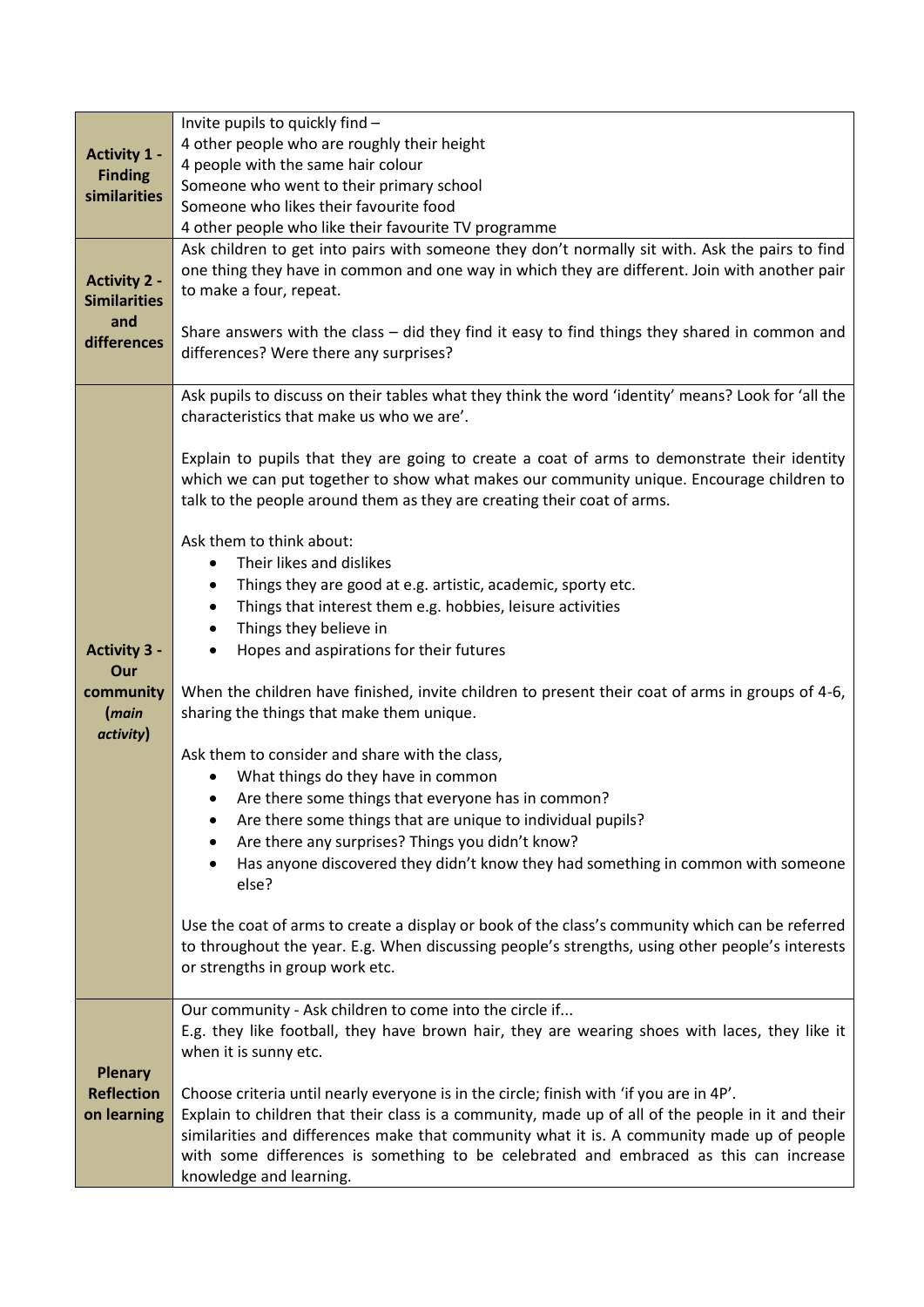

# **Upper key stage two – years 5 and 6**

## **Climate for Learning**

Introduce or revisit the class's ground rules for circle time activities. See previous section for suggested set of ground rules.

## **Learning Objectives**

To understand what diversity is and consider how it can make a community stronger.

The importance of respecting equality and be part of a diverse community as a productive member.

#### **Learning Outcomes**

Children will:

- Be able to discuss prejudice and its implications
- Be able to suggest how to avoid conflict due to difference
- Understand that similarities and differences that exist between people can by visible or hidden.

#### **Resources**

Tusk Tusk by David McKee

#### **Cross Curricular Links**

- **British Values** mutual respect for and tolerance of those with different faiths and beliefs and for those without faith.
- **Languages** Learn how to say hello or count to ten in the languages that children in the class speak.
- **Art** create a display of class's differences as a celebration of their community.
- **English** create a news report about the elephants and what happens after the story.